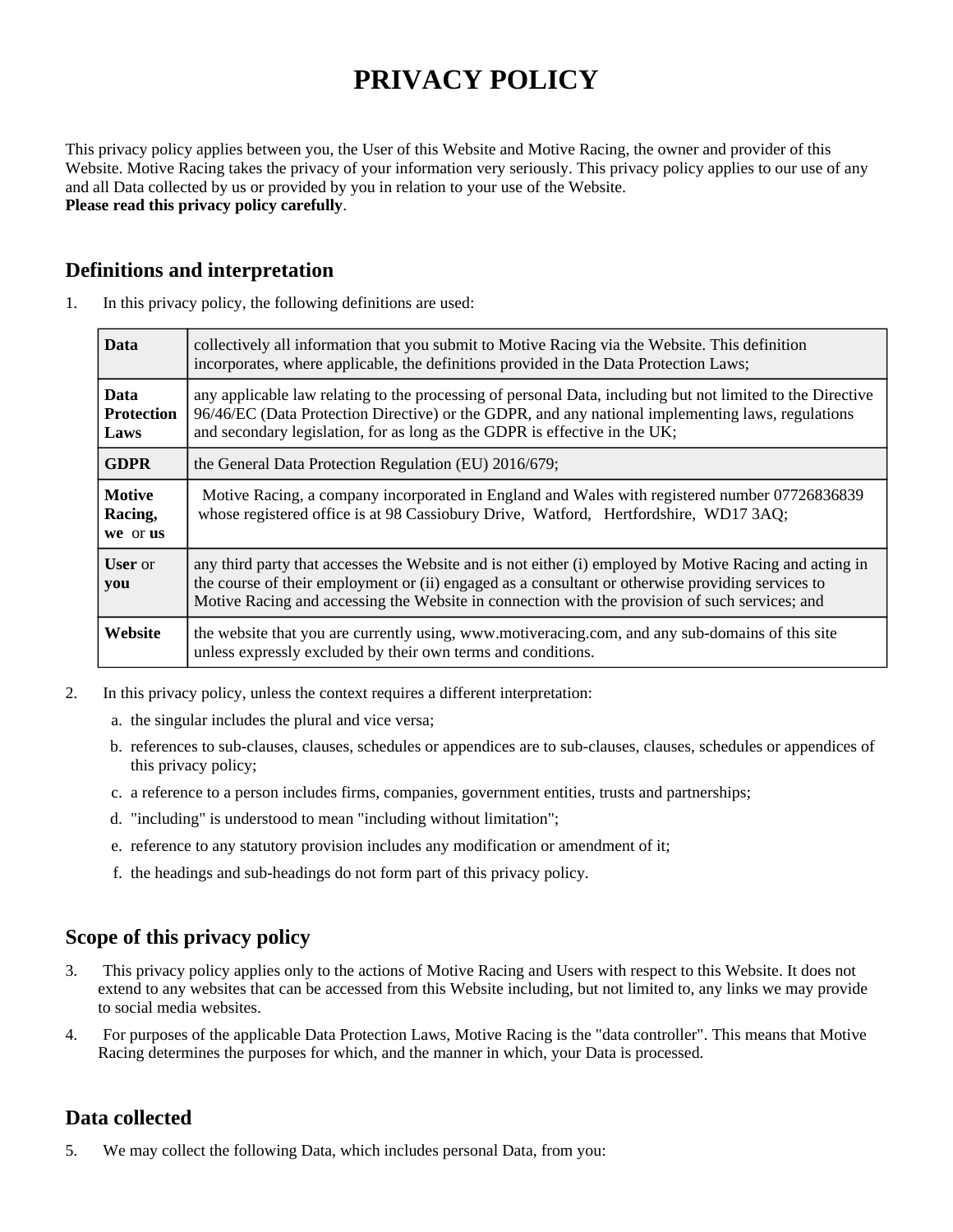- a. name;
- b. date of birth;
- c. gender;
- d. contact Information such as email addresses and telephone numbers;
- in each case, in accordance with this privacy policy.

#### **How we collect Data**

- 6. We collect Data in the following ways:
	- a. data is given to us by you ; and
	- b. data is collected automatically.

## **Data that is given to us by you**

- 7. Motive Racing will collect your Data in a number of ways, for example:
	- a. when you contact us through the Website, by telephone, post, e-mail or through any other means;
	- b. when you register with us and set up an account to receive our products/services;

in each case, in accordance with this privacy policy.

## **Data that is collected automatically**

- 8. To the extent that you access the Website, we will collect your Data automatically, for example:
	- a. we automatically collect some information about your visit to the Website. This information helps us to make improvements to Website content and navigation, and includes your IP address, the date, times and frequency with which you access the Website and the way you use and interact with its content.

## **Our use of Data**

- 9. Any or all of the above Data may be required by us from time to time in order to provide you with the best possible service and experience when using our Website. Specifically, Data may be used by us for the following reasons:
	- a. improvement of our products / services;
	- in each case, in accordance with this privacy policy.
- 10. We may use your Data for the above purposes if we deem it necessary to do so for our legitimate interests. If you are not satisfied with this, you have the right to object in certain circumstances (see the section headed "Your rights" below).
- 11. When you register with us and set up an account to receive our services, the legal basis for this processing is the performance of a contract between you and us and/or taking steps, at your request, to enter into such a contract.

## **Who we share Data with**

- 12. We may share your Data with the following groups of people for the following reasons:
	- a. our employees, agents and/or professional advisors to use the information that our drivers give us as conversational material for the commentators during our live streams;

in each case, in accordance with this privacy policy.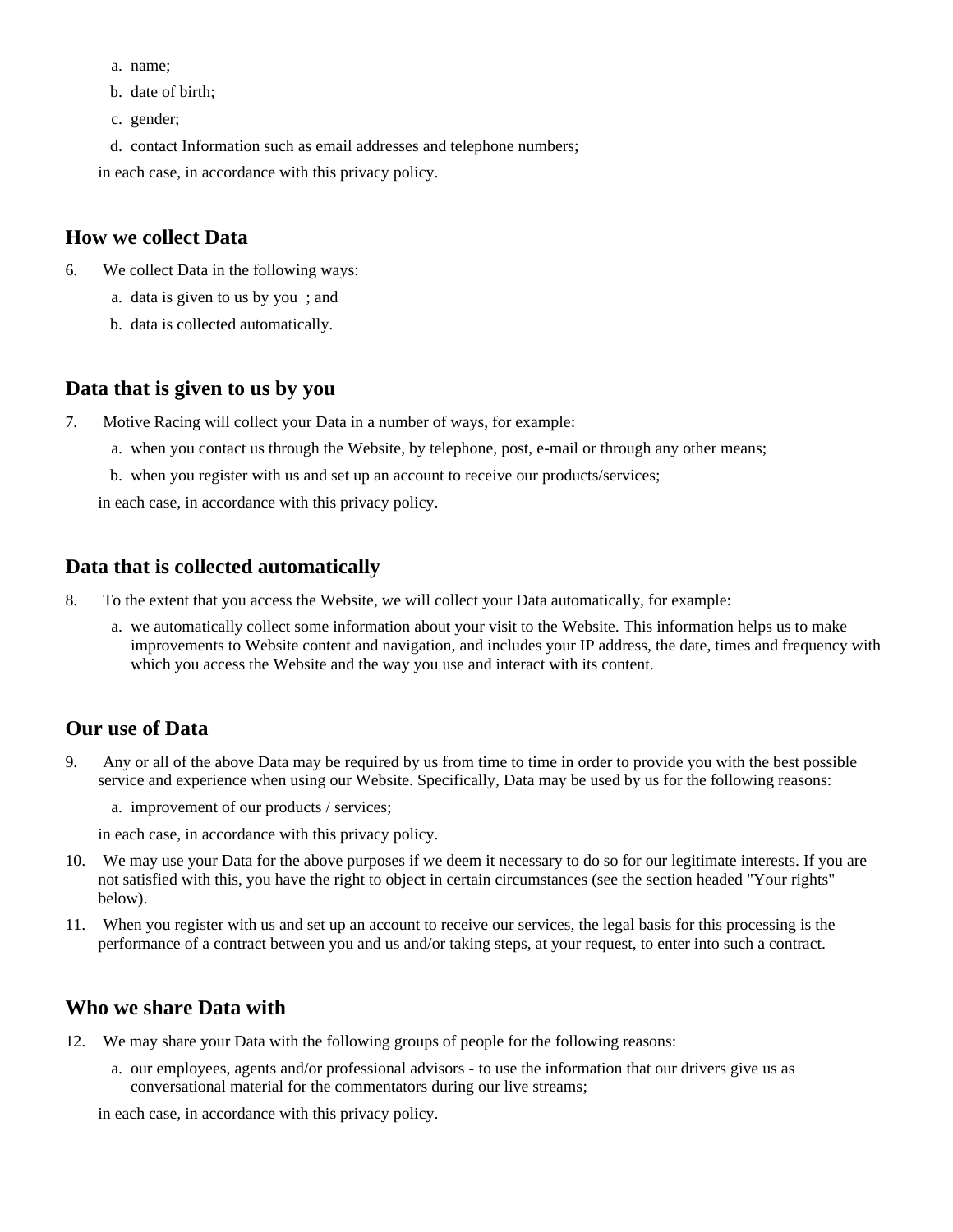## **Keeping Data secure**

- 13. We will use technical and organisational measures to safeguard your Data, for example:
	- a. access to your account is controlled by a password and a user name that is unique to you.
	- b. we store your Data on secure servers.
- 14. Technical and organisational measures include measures to deal with any suspected data breach. If you suspect any misuse or loss or unauthorised access to your Data, please let us know immediately by contacting us via this e-mail address: motiveracingleague@gmail.com.
- 15. If you want detailed information from Get Safe Online on how to protect your information and your computers and devices against fraud, identity theft, viruses and many other online problems, please visit www.getsafeonline.org. Get Safe Online is supported by HM Government and leading businesses.

## **Data retention**

- 16. Unless a longer retention period is required or permitted by law, we will only hold your Data on our systems for the period necessary to fulfil the purposes outlined in this privacy policy or until you request that the Data be deleted.
- 17. Even if we delete your Data, it may persist on backup or archival media for legal, tax or regulatory purposes.

## **Your rights**

- 18. You have the following rights in relation to your Data:
	- a. **Right to access** the right to request (i) copies of the information we hold about you at any time, or (ii) that we modify, update or delete such information. If we provide you with access to the information we hold about you, we will not charge you for this, unless your request is "manifestly unfounded or excessive." Where we are legally permitted to do so, we may refuse your request. If we refuse your request, we will tell you the reasons why.
	- b. **Right to correct** the right to have your Data rectified if it is inaccurate or incomplete.
	- c. **Right to erase** the right to request that we delete or remove your Data from our systems.
	- d. **Right to restrict our use of your Data** the right to "block" us from using your Data or limit the way in which we can use it.
	- e. **Right to data portability** the right to request that we move, copy or transfer your Data.
	- f. **Right to object** the right to object to our use of your Data including where we use it for our legitimate interests.
- 19. To make enquiries, exercise any of your rights set out above, or withdraw your consent to the processing of your Data (where consent is our legal basis for processing your Data), please contact us via this e-mail address: motiveracingleague@gmail.com.
- 20. If you are not satisfied with the way a complaint you make in relation to your Data is handled by us, you may be able to refer your complaint to the relevant data protection authority. For the UK, this is the Information Commissioner's Office (ICO). The ICO's contact details can be found on their website at https://ico.org.uk/.
- 21. It is important that the Data we hold about you is accurate and current. Please keep us informed if your Data changes during the period for which we hold it.

## **Links to other websites**

22. This Website may, from time to time, provide links to other websites. We have no control over such websites and are not responsible for the content of these websites. This privacy policy does not extend to your use of such websites. You are advised to read the privacy policy or statement of other websites prior to using them.

## **Changes of business ownership and control**